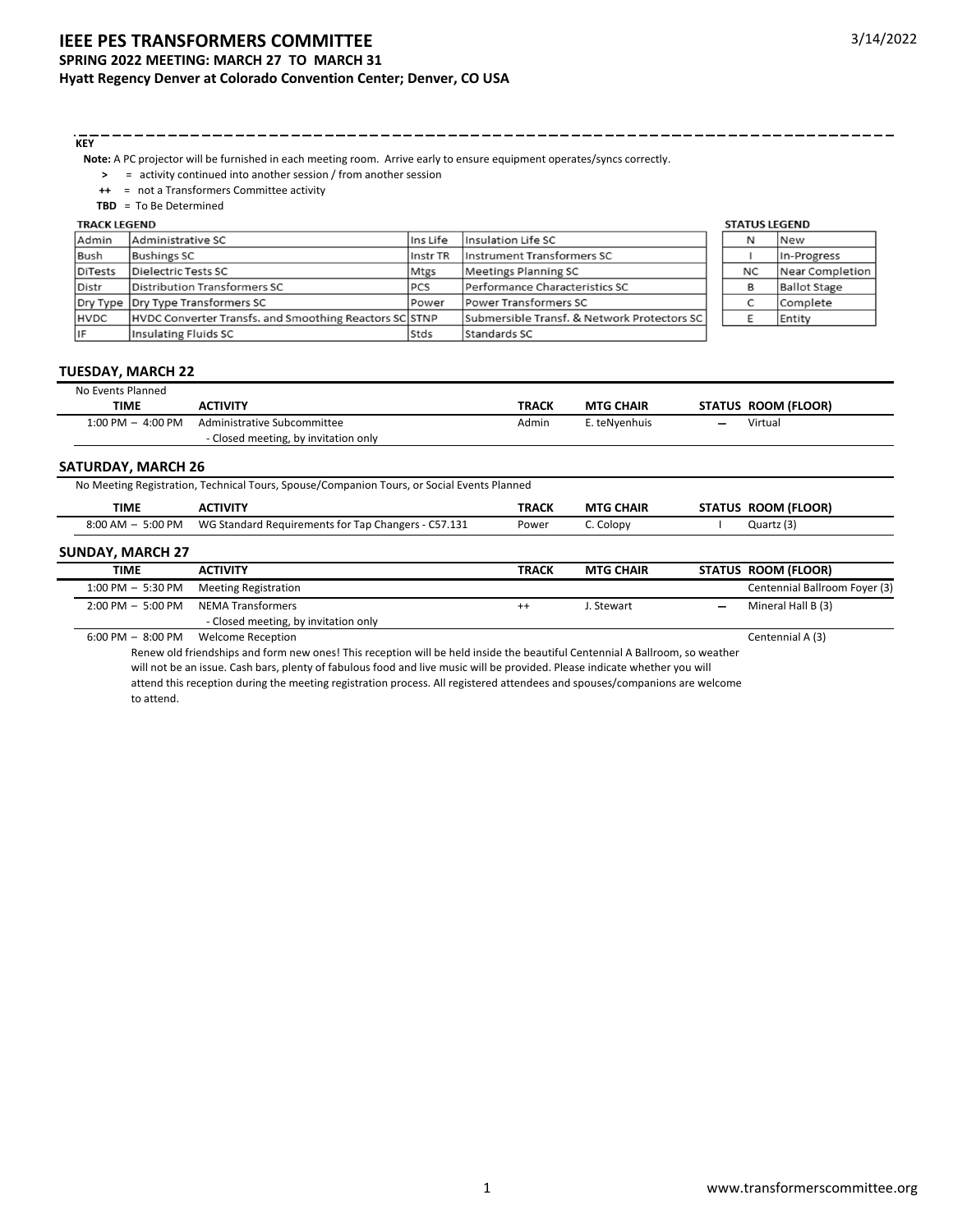# **IEEE PES TRANSFORMERS COMMITTEE** 3/14/2022

**Hyatt Regency Denver at Colorado Convention Center; Denver, CO USA**

| <b>MONDAY, MARCH 28</b> | Breaks Sponsored by HV Technologies Inc.*                                                                                    |                    |                     |                          |                               |                  |
|-------------------------|------------------------------------------------------------------------------------------------------------------------------|--------------------|---------------------|--------------------------|-------------------------------|------------------|
| <b>TIME</b>             | <b>ACTIVITY</b>                                                                                                              | <b>TRACK</b>       | <b>MTG CHAIR</b>    |                          | <b>STATUS ROOM (FLOOR)</b>    |                  |
| $7:00$ AM $-5:00$ PM    | <b>Meeting Registration</b>                                                                                                  |                    |                     |                          | Centennial Ballroom Foyer (3) |                  |
| $7:00$ AM $-7:50$ AM    | <b>Newcomers Orientation</b>                                                                                                 |                    | D. Wallach          |                          | Mineral Hall D-E-F-G (3)      |                  |
|                         | - Arrive early, grab breakfast and get a good seat!                                                                          |                    |                     |                          |                               |                  |
|                         | - Newcomers and guests are encouraged to attend!                                                                             |                    |                     |                          |                               |                  |
| $7:00$ AM $-$ 8:00 AM   | Breakfast - Attendees (no spouses/companions please)                                                                         |                    |                     |                          | Centennial A (3)              |                  |
| 7:00 AM - 9:30 AM       | Breakfast - Spouses/Companions (no meeting attendees please)                                                                 |                    |                     |                          | Peaks Lounge (27)             |                  |
| $8:00 \, \text{AM} -$   | 9:15 AM Opening Session                                                                                                      |                    | E. teNyenhuis       |                          | Centennial D-E (3)            |                  |
|                         | - All registered meeting participants are encouraged to attend                                                               |                    |                     |                          |                               |                  |
|                         | - See separate document on website for meeting agenda                                                                        |                    |                     |                          |                               |                  |
|                         | - Attendance required to maintain Committee Member status                                                                    |                    |                     |                          |                               |                  |
|                         | 8:30 AM - 4:00 PM Spouses/Companions Tour: Experience Estes Park                                                             | Tour               |                     |                          |                               |                  |
|                         | - Advance on-line registration required                                                                                      |                    |                     |                          |                               |                  |
|                         | - Bus departs hotel at 8:30 AM from outside hotel's main entrance and returns ~4:00 PM; includes lunch                       |                    |                     |                          |                               |                  |
|                         | - ATTENDANCE IS LIMITED - See flyer for details                                                                              |                    |                     |                          |                               |                  |
|                         | 9:15 AM - 9:30 AM Break (beverages only): HV Technologies Inc.                                                               |                    |                     |                          | Centennial Ballroom Foyer     |                  |
|                         | 9:30 AM - 10:45 AM WG Dry Type Reactors PC57.16                                                                              | Dry Type           | A. Del Rio          |                          | Centennial H                  |                  |
|                         | 9:30 AM - 10:45 AM WG Guide of FRA for Liquid Filled Transf. C57.149                                                         | <b>PCS</b>         | C. Sweetser         | $\mathbf{I}$             | Mineral Hall B-C              |                  |
|                         | 9:30 AM - 10:45 AM WG Standard Requirements for Tap Changers - C57.131                                                       | Power              | C. Colopy           | $\mathbf{I}$             | Centennial G                  |                  |
|                         | 9:30 AM - 10:45 AM WG Std Transf. Terminology C57.12.80                                                                      | Stds               | J. Graham           | $\mathbf{I}$             | Centennial F                  |                  |
|                         | 9:30 AM - 10:45 AM TF Transf Efficiency & Loss Evaluation (DOE Activity)                                                     | Distr              | P. Hopkinson        | $\mathbf{I}$             | Mineral Hall A                |                  |
|                         | 9:30 AM - 10:45 AM WG Moisture in Insulation PC57.162                                                                        | Ins Life           | T. Prevost          | $\mathbf{I}$             | Centennial D-E                |                  |
|                         | 10:45 AM - 11:00 AM Break (beverages only): HV Technologies Inc.                                                             |                    |                     |                          | Centennial Ballroom Foyer     |                  |
|                         | 11:00 AM - 12:15 PM WG Overhead Distr. Transf. C57.12.20                                                                     | Distr              | A. Traut            | $\mathbf{I}$             | Centennial H                  |                  |
|                         | 11:00 AM - 12:15 PM WG C57.116 Guide for Trfs Direct Connect to Generators                                                   | Power              | W.Li                | $\overline{\phantom{a}}$ | Centennial G                  |                  |
|                         | 11:00 AM - 12:15 PM WG Sealed Dry-Type Transf. PC57.12.52                                                                    | Dry Type           | J. Tedesco          | $\mathbf{I}$             | Mineral Hall B-C              |                  |
|                         | 11:00 AM - 12:15 PM - TF Partial Discharge Tests for Class I Transformers                                                    | <del>DiTests</del> | <del>D. Ayers</del> | ۰                        | Centennial D-E                | <b>CANCELLED</b> |
|                         | 11:00 AM - 12:15 PM WG Guide for DGA in Silicone PC57.146                                                                    | IF                 | J. Karas            | N                        | Mineral Hall A                |                  |
|                         | 12:15 PM - 1:30 PM Standards Development Review Luncheon                                                                     |                    |                     |                          | Centennial A (3)              |                  |
|                         | Everyone is welcome to attend. All SC/WG/TF leaders are highly encouraged to attend. Doors open ~12:00 pm. Come early,       |                    |                     |                          |                               |                  |
|                         | get a good seat and start eating. Advance on-line registration required. To listen to the presentation without eating lunch, |                    |                     |                          |                               |                  |
| arrive by 12:30 pm.     |                                                                                                                              |                    |                     |                          |                               |                  |
| $1:45$ PM $-3:00$ PM    | WG 1-ph Padmount Dist Transf. C57.12.38                                                                                      | Distr              | A. Ghafourian       | $\mathbf{I}$             | Centennial H                  |                  |
| $1:45$ PM $-3:00$ PM    | WG Dry Type Gen. Requirements C57.12.01                                                                                      | Dry Type           | C. Ballard          | Ν                        | Mineral Hall B-C              |                  |
| 1:45 PM - 3:00 PM       | WG PC57.152 Guide for Field Testing                                                                                          | Stds               | M. Ferreira         | $\mathbf{I}$             | Centennial F                  |                  |
| $1:45$ PM $-3:00$ PM    | WG Partial Discharge Test - C57.113                                                                                          | <b>DiTests</b>     | A. Naderian         | -1                       | Centennial G                  |                  |
| $1:45$ PM $-3:00$ PM    | TF Audible Sound Revs & WG Sound Guide C57.136 (S. Antosz)                                                                   | PCS                | R. Girgis           | $\mathbf{I}$             | Centennial D-E                |                  |
| $1:45$ PM $-3:00$ PM    | TF Application of High-Temp Insulation Matrs 1276 Annex B                                                                    | Ins Life           | K. Biggie           | N                        | Mineral Hall A                |                  |
| $3:00$ PM $-3:15$ PM    | Break (beverages and treats): HV Technologies Inc.                                                                           |                    |                     |                          | Centennial Ballroom Foyer     |                  |
| 3:15 PM - 4:30 PM       | WG 3-ph Padmount Dist Transf. C57.12.34                                                                                      | Distr              | S. Shull            | $\mathbf{I}$             | Mineral Hall B-C              |                  |
| 3:15 PM - 4:30 PM       | WG Transformer Monitoring C57.143                                                                                            | Power              | M. Spurlock         | $\mathbf{I}$             | Centennial G                  |                  |
| $3:15$ PM $-4:30$ PM    | WG Transformer Impulse Test Guide PC57.98                                                                                    | <b>DiTests</b>     | T. Hochanh          | $\mathbf{I}$             | Centennial H                  |                  |
| 3:15 PM - 4:30 PM       | TF C57.134 Guide for Hottest-spot in Dry-type                                                                                | Dry Type           | C. Lovins           | $\mathbf{I}$             | Mineral Hall A                |                  |
| 3:15 PM - 4:30 PM       | WG Bushing Applicat. Guide C57.19.100                                                                                        | Bush               | T. Spitzer          | $\mathbf{I}$             | Centennial F                  |                  |
| 3:15 PM - 4:30 PM       | TF PCS Cont. Revisions to C57.12.00                                                                                          | PCS                | T. Ansari           |                          | Centennial D-E                |                  |
| 4:30 PM - 4:45 PM       | Break (beverages only): HV Technologies Inc.                                                                                 |                    |                     |                          | Centennial Ballroom Foyer     |                  |
| 4:45 PM - 6:00 PM       | WG Submersible Transf. C57.12.24                                                                                             | <b>STNP</b>        | B. Garcia           | $\mathbf{I}$             | Centennial F                  |                  |
| 4:45 PM - 6:00 PM       | WG Failure Investigation & Reporting PC57.125                                                                                | Power              | H. Sahin            | Ν                        | Centennial G                  |                  |
| 4:45 PM $-6:00$ PM      | TF Next Revision to C57.104 Guide for DGA in Mineral Oil                                                                     | ₽                  | C. Beauchemin       | ₩                        | Centennial D-E                | <b>CANCELLED</b> |
| 4:45 PM - 6:00 PM       | TF IEEE 259 Test for Eval of Insulation for Dry-Type Transfs                                                                 | Dry Type           | D. Stankes          | $\mathbf{I}$             | Mineral Hall B-C              |                  |
| 4:45 PM - 6:00 PM       | SC HVDC Converter Transfs & Smoothing Reactors                                                                               | <b>HVDC</b>        | U. Radbrandt        | $\overline{\phantom{a}}$ | Centennial H                  |                  |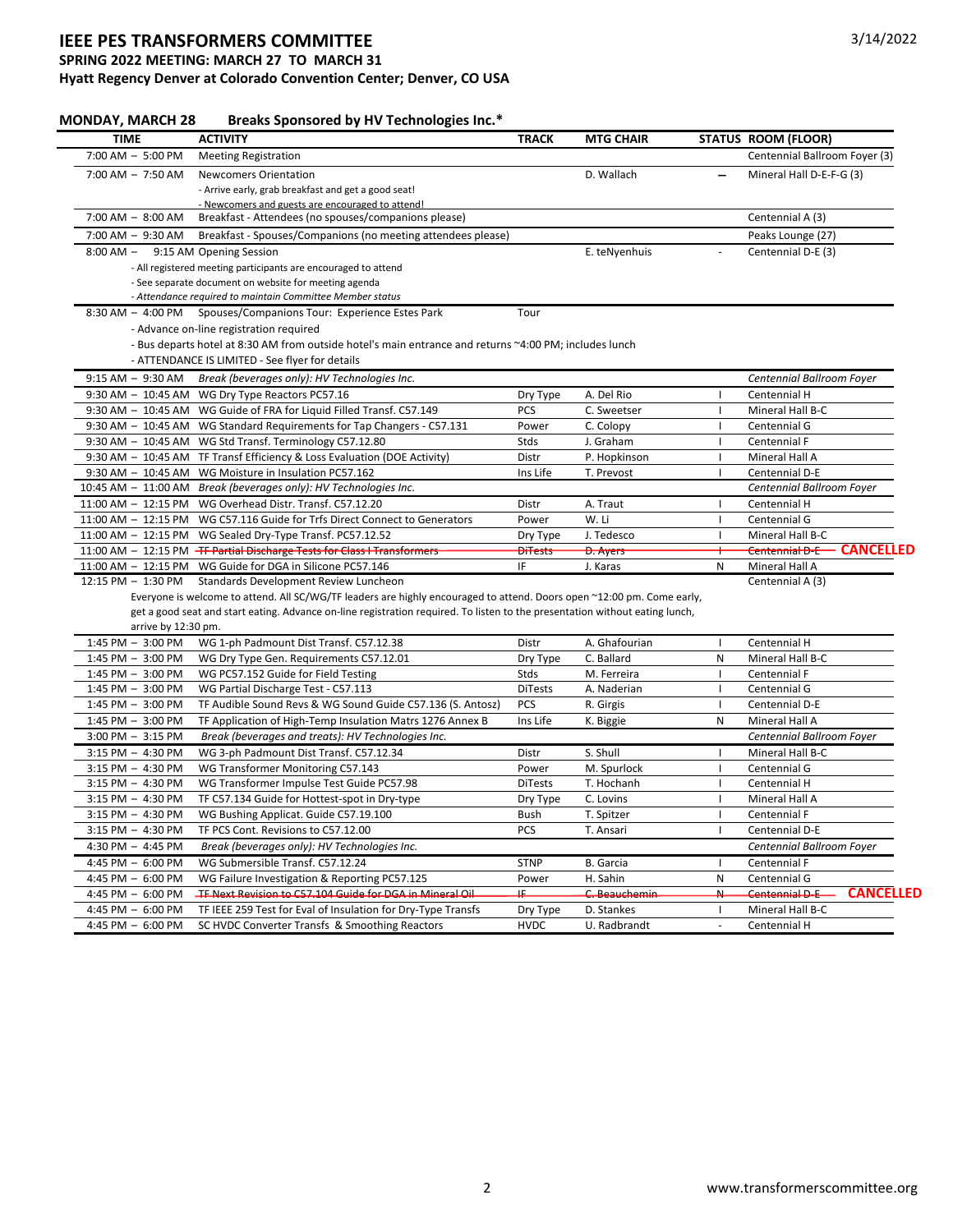# **IEEE PES TRANSFORMERS COMMITTEE** 3/14/2022

# **SPRING 2022 MEETING: MARCH 27 TO MARCH 31**

**Hyatt Regency Denver at Colorado Convention Center; Denver, CO USA**

# **TUESDAY, MARCH 29 Breaks Sponsored by MIDEL\***

| <b>TIME</b>             | <b>ACTIVITY</b>                                                                                                  | <b>TRACK</b>   | <b>MTG CHAIR</b>     |              | STATUS ROOM (FLOOR)               |
|-------------------------|------------------------------------------------------------------------------------------------------------------|----------------|----------------------|--------------|-----------------------------------|
|                         | 7:00 AM - 11:30 AM Meeting Registration                                                                          |                |                      |              | Centennial Ballroom Foyer (3)     |
| $7:00$ AM $-$ 8:00 AM   | Breakfast - Attendees (no spouses/companions please)                                                             |                |                      |              | Centennial A (3)                  |
| $8:00$ AM $-$ 9:30 AM   | Breakfast - Spouses/Companions (no meeting attendees please)                                                     |                |                      |              | Peaks Lounge (27)                 |
|                         | 10:00 AM - 12:00 PM Spouses/Companions Tour: Zentangle Beginner Drawing Class                                    | Tour           |                      |              |                                   |
|                         | - Advance on-line registration required                                                                          |                |                      |              |                                   |
|                         | - Class takes place at the Hyatt Regency in Quartz A-B (3)                                                       |                |                      |              |                                   |
|                         | - ATTENDANCE IS LIMITED - See flyer for details                                                                  |                |                      |              |                                   |
| $8:00$ AM $-$ 9:15 AM   | TF Rises other than windings C57.12.00, Clause 5.11.1.4                                                          | Ins Life       | T. Johnson           | $\mathbf{I}$ | Mineral Hall A                    |
| $8:00$ AM $-9:15$ AM    | WG Condition Assessment Guide PC57.170                                                                           | Power          | K. Mani              | $\mathbf{I}$ | Centennial G                      |
| $8:00$ AM $-$ 9:15 AM   | WG Station Service Volt. Transf. C57.13.8                                                                        | Instr TR       | D. Wallace           | T            | Mineral Hall B-C                  |
| $8:00$ AM $-9:15$ AM    | WG Practice for Install & Operation of Dry Type PC57.94                                                          | Dry Type       | J. Medina            | $\mathbf{I}$ | Centennial F                      |
| $8:00$ AM $-9:15$ AM    | TF - Core Ground & Winding Insulation Resistance - Perf & Int.                                                   | <b>DiTests</b> | D. Robalino          | $\mathbf{I}$ | Centennial H                      |
| $8:00$ AM $-$ 9:15 AM   | WG Encl Int C57.12.28, C57.12.29, C57.12.31, C57.12.32                                                           | Distr          | D. Mulkey            |              | Centennial D-E                    |
| $9:15 AM - 9:30 AM$     | Break (beverages only): MIDEL                                                                                    |                |                      |              | Centennial Ballroom Foyer         |
|                         | 9:30 AM - 10:45 AM WG Low Frequency Test Guide PC57.168                                                          | <b>DiTests</b> | D. Sauer             | $\mathbf{I}$ | Centennial F                      |
|                         | 9:30 AM - 10:45 AM WG Transportation Issues C57.150                                                              | Power          | G. Anderson          | T            | Centennial G                      |
|                         | 9:30 AM - 10:45 AM TF Instrument Transf. Accuracy                                                                | Instr TR       | I. Ziger             | $\mathbf{I}$ | Mineral Hall A                    |
|                         | 9:30 AM - 10:45 AM WG Temp Measurement PC57.165                                                                  | Ins Life       | M. Tostrud           | $\mathbf{I}$ | Mineral Hall B-C                  |
|                         | 9:30 AM - 10:45 AM TF PCS Cont. Rev. to Test Code C57.12.90                                                      | PCS            | H. Sahin             | $\mathbf{I}$ | Centennial D-E                    |
|                         | 9:30 AM - 10:45 AM TF Guide for the Reclamation of Mineral Oil - C57.637                                         | IF             | S. Denzer            | N            | Centennial H                      |
|                         | 10:45 AM - 11:00 AM Break (beverages only): MIDEL                                                                |                |                      |              | Centennial Ballroom Foyer         |
|                         | 11:00 AM - 12:15 PM WG Distrib. Transf. Bushings PC57.19.02                                                      | Bush           | S. Shull             | ı            | Centennial F                      |
|                         | 11:00 AM - 12:15 PM WG Liquid-immersed Sec. Network TRs C57.12.40                                                | <b>STNP</b>    | D. Blew              | T            | Mineral Hall B-C                  |
| $11:00$ AM $- 12:15$ PM | WG Requirements for Instrument Transformers PC57.13                                                              | Instr TR       | D. Wallace           | T            | Mineral Hall A                    |
|                         | 11:00 AM - 12:15 PM WG Thermal Evaluation C57.100                                                                | Ins Life       | R. Wicks             | $\mathbf{I}$ | Centennial D-E                    |
|                         | 11:00 AM - 12:15 PM WG Guide for Loading Dry Type Transformers C57.96                                            | Dry Type       | A. Narawane          | $\mathbf{I}$ | Centennial H                      |
|                         | 11:00 AM - 12:15 PM WG Guide for DGA Applied to Factory Temp Rise Test C57.130                                   | IF             | B. Forsyth           | N            | Centennial G                      |
| 12:15 PM - 1:30 PM      | Awards Luncheon                                                                                                  |                |                      |              | Centennial A (3)                  |
|                         | All meeting attendees are encouraged to attend to show appreciation and recognize accomplishments. Doors open    |                |                      |              |                                   |
|                         | ~12:00 pm. Come early, get a good seat and start eating. Advance on-line registration is required.               | IF             | T. Prevost           | $\mathbf{I}$ | Centennial F                      |
| 1:45 PM - 3:00 PM       | 1:45 PM - 3:00 PM WG Consolidation Insulating Fluid Guides PC57.166<br>WG Bar Coding for Distr Transf. C57.12.35 | Distr          | R. Chrysler          | T            | Centennial H                      |
| $1:45$ PM $-3:00$ PM    | TF Cont. Revision to Low Frequency Tests                                                                         | <b>DiTests</b> | <b>B.</b> Griesacker | $\mathbf{I}$ | Mineral Hall A                    |
| 1:45 PM - 3:00 PM       | WG Guide for Mitigating Corrosion on Subsurface Trfs                                                             | <b>STNP</b>    | W. Elliott           | N            | Mineral Hall B-C                  |
| 1:45 PM - 3:00 PM       | TF Continuous Rev Clause 11 Temp Rise Tests C57.12.90                                                            | Ins Life       | D. Sankarakurup      | $\mathbf{I}$ | Centennial G                      |
| 1:45 PM - 3:00 PM       | WG Volts per Hertz C57.107                                                                                       | Power          | J. Watson            | ı            | Centennial D-E                    |
| $3:00$ PM $-3:15$ PM    | Break (beverages and pretzels): MIDEL                                                                            |                |                      |              | Centennial Ballroom Foyer         |
| 3:15 PM - 4:30 PM       | TF C57.138- Recommended Practice for Routine Impulse Tests                                                       | <b>DiTests</b> | H. Sahin             | E/I          | Mineral Hall B-C                  |
| 3:15 PM - 4:30 PM       | TF Guide for Install & Maintenance of Power Trf C57.93                                                           | Power          | S. Reed              | N            | Centennial G                      |
| 3:15 PM - 4:30 PM       | WG Geomagnetic Disturbances PC57.163                                                                             | Stds           | D. Blaydon           | N            | Centennial F                      |
| 3:15 PM - 4:30 PM       | WG Dry Type PD Detection PC57.124                                                                                | Dry Type       | T. Prevost           | T            | Mineral Hall A                    |
| 3:15 PM - 4:30 PM       | WG Sw Transients Ind by TR/Bkr Interaction PC57.142                                                              | PCS            | J. McBride           | $\mathbf{I}$ | Centennial D-E                    |
| 3:15 PM - 4:30 PM       | WG Guide DGA in Ester-Immersed Transformers PC57.155                                                             | IF             | A. Sbravati          | N            | Centennial H                      |
| 4:30 PM - 4:45 PM       | Break (beverages only): MIDEL                                                                                    |                |                      |              | Centennial Ballroom Foyer         |
| 4:45 PM - 6:00 PM       | WG Guide for PD Measure HV Bushings & Inst Trf C57.160                                                           | <b>DiTests</b> | T. Hochanh           | <b>NC</b>    | Mineral Hall A                    |
| 4:45 PM $-6:00$ PM      | WG Guide for Monitoring Distr Transf PC57.167                                                                    | Distr          | G. Hoffman           | $\mathbf{I}$ | Centennial G                      |
| 4:45 PM - 6:00 PM       | TF Revision of Guide for DGA in LTCs C57.139                                                                     | IF.            | R. Frotscher         | N            | Mineral Hall B-C                  |
| 4:45 PM - 6:00 PM       | WG Loading Guide PC57.91                                                                                         | Ins Life       | D. Wallach           | $\mathbf{I}$ | Centennial F                      |
| 4:45 PM $-6:00$ PM      | WG Dry Type Test Code C57.12.91                                                                                  | Dry Type       | D. Walker            | N            | Centennial H                      |
| 4:45 PM - 6:00 PM       | WG Bushings IEC/IEEE 65700.19.03 Dual Logo                                                                       | Bush           | A. Del Rio           | T            | <b>NEW WITH</b><br>Centennial D-E |
|                         |                                                                                                                  |                |                      |              |                                   |

#### **THIS REVISION**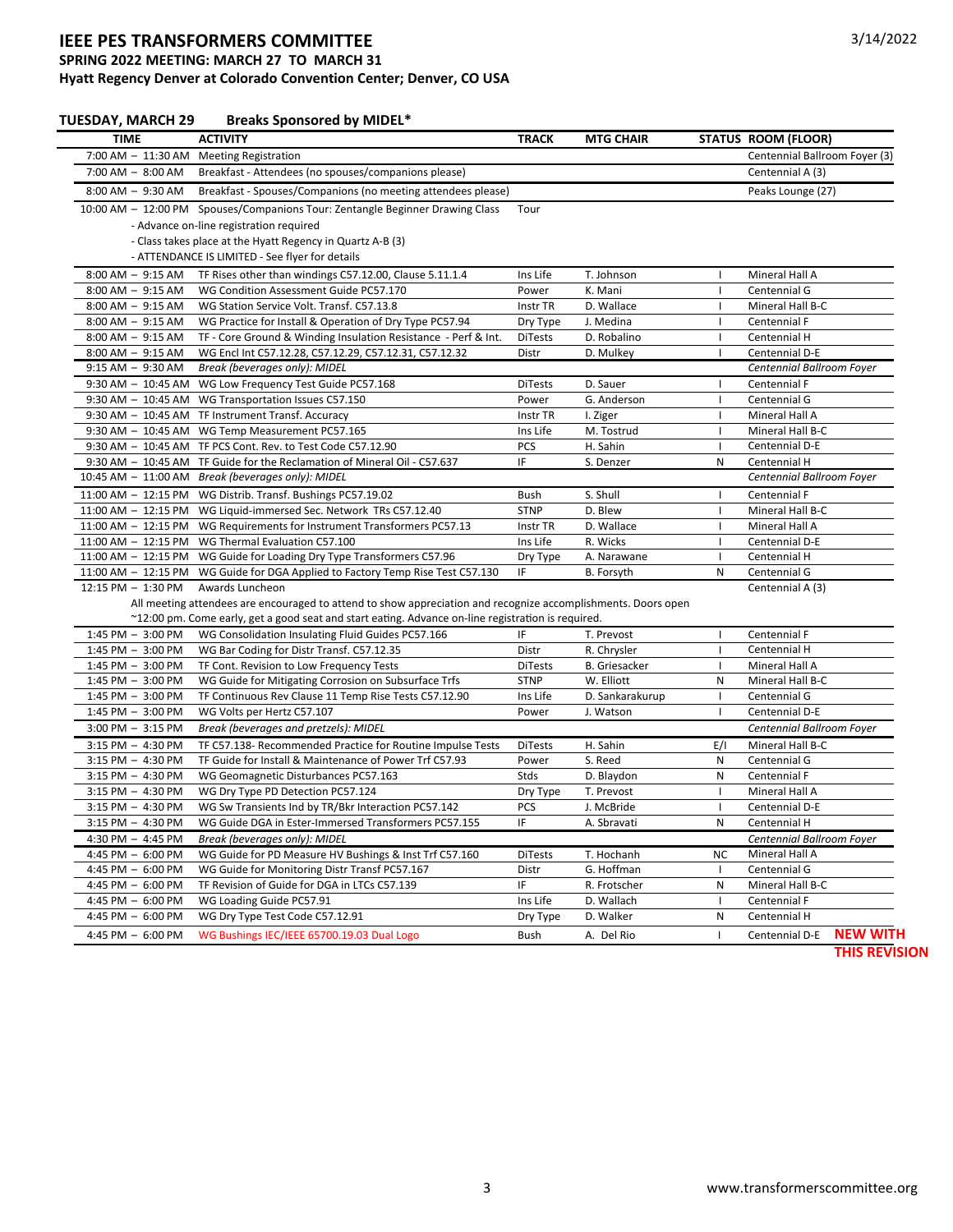# **IEEE PES TRANSFORMERS COMMITTEE** 3/14/2022

## **SPRING 2022 MEETING: MARCH 27 TO MARCH 31**

#### **Hyatt Regency Denver at Colorado Convention Center; Denver, CO USA**

#### **WEDNESDAY, MARCH 30 Breaks Sponsored by DuPont\***

| <b>TIME</b>                            | No Meeting Registration, Technical Tours, Spouse/Companion Tours, or Social Events Planned<br><b>ACTIVITY</b> | <b>TRACK</b>   | <b>MTG CHAIR</b> |                          | <b>STATUS ROOM (FLOOR)</b> |
|----------------------------------------|---------------------------------------------------------------------------------------------------------------|----------------|------------------|--------------------------|----------------------------|
| $7:00$ AM $-$ 8:00 AM                  | Breakfast - Attendees (no spouses/companions please)                                                          |                |                  |                          | Centennial A (3)           |
| $7:00$ AM $-$ 8:00 AM                  | <b>SC Meetings Planning</b>                                                                                   | <b>Mtgs</b>    | T. Behrens       |                          | Mineral Hall C (3)         |
|                                        | - Breakfast Meeting - arrive early                                                                            |                |                  |                          |                            |
|                                        | - All interested individuals welcome                                                                          |                |                  |                          |                            |
| $7:00$ AM $-$ 8:30 AM                  | IEC TC-14 Technical Advisory Group                                                                            |                | P. Hopkinson     |                          | Mineral Hall D-E-F-G (3)   |
|                                        | - Breakfast Meeting - arrive early                                                                            |                |                  |                          |                            |
|                                        | - All interested individuals welcome                                                                          |                |                  |                          |                            |
| 8:00 AM - 9:30 AM                      | Breakfast - Spouses/Companions (no meeting attendees please)                                                  |                |                  |                          | Peaks Lounge (27)          |
| $8:00$ AM $-$ 9:15 AM                  | <b>SC Instrument Transformers</b>                                                                             | Instr TR       | T. Sizemore      | $\equiv$                 | Centennial F-G             |
| $8:00$ AM $-$ 9:15 AM                  | SC Insulation Life                                                                                            | Ins Life       | S. Sharpless     | $\overline{\phantom{0}}$ | Centennial E (3)           |
| $9:15 AM - 9:30 AM$                    | Break (beverages only): DuPont                                                                                |                |                  |                          |                            |
|                                        | 9:30 AM - 10:45 AM SC Distribution Transformers                                                               | Distr          | E. Smith         | $\overline{\phantom{0}}$ | Centennial F-G             |
| 9:30 AM - 10:45 AM SC Bushings         |                                                                                                               | Bush           | E. Weatherbee    | $\overline{\phantom{a}}$ | Centennial E (3)           |
|                                        | 10:45 AM - 11:00 AM Break (beverages only): DuPont                                                            |                |                  |                          |                            |
| $11:00$ AM $- 12:15$ PM                | SC Submersible Transf. & Network Protectors                                                                   | <b>STNP</b>    | G.Payerle        | $\overline{\phantom{0}}$ | Centennial F-G             |
| 11:00 AM - 12:15 PM SC Dielectric Test |                                                                                                               | <b>DiTests</b> | P. Patel         | —                        | Centennial E (3)           |
| 12:15 PM - 1:30 PM                     | <b>Lunch Break</b>                                                                                            |                |                  |                          |                            |
| $1:30$ PM $-2:45$ PM                   | SC Dry Type Transformers                                                                                      | Dry Type       | C. Ballard       | $\overline{\phantom{0}}$ | Centennial F-G             |
| 1:30 PM - 2:45 PM                      | <b>SC Power Transformers</b>                                                                                  | Power          | R. Musgrove      | $\equiv$                 | Centennial E (3)           |
| 2:45 PM - 3:00 PM                      | Break (beverages and treats): DuPont                                                                          |                |                  |                          |                            |
| $3:00$ PM $-$ 4:15 PM                  | <b>SC Insulating Fluids</b>                                                                                   | IF             | S. Reed          | $\equiv$                 | Centennial F-G             |
| $3:00$ PM $-4:15$ PM                   | SC Performance Characteristics                                                                                | PCS            | R. Verdolin      |                          | Centennial E (3)           |
| 4:15 PM - 4:30 PM                      | Break (beverages only): DuPont                                                                                |                |                  |                          |                            |
|                                        | <b>SC Standards</b>                                                                                           | Stds           | D. Sauer         |                          | Centennial F-G (3)         |
| 4:30 PM $-$ 5:45 PM                    |                                                                                                               |                |                  |                          |                            |
| <b>THURSDAY, MARCH 31</b>              |                                                                                                               |                |                  |                          |                            |
|                                        | No Meeting Registration, Technical Tours, Spouse/Companion Tours, or Social Events Planned                    |                |                  |                          |                            |
| TIME                                   | <b>ACTIVITY</b>                                                                                               | <b>TRACK</b>   |                  |                          |                            |
|                                        |                                                                                                               |                | <b>MTG CHAIR</b> |                          | STATUS ROOM (FLOOR)        |
| 7:00 AM - 8:00 AM                      | Breakfast - Attendees (no spouses/companions please)                                                          |                |                  |                          | Centennial A (3)           |
| $8:00$ AM $-$ 9:30 AM                  | Breakfast - Spouses/Companions (no meeting attendees please)                                                  |                |                  |                          | Peaks Lounge (27)          |
| $8:00$ AM $-$ 9:15 AM                  | <b>Technical Presentation 1</b>                                                                               | Tutorial       |                  |                          | Centennial D-E (3)         |
|                                        | Dual Rated Distribution Transformers - Part 1                                                                 |                |                  |                          |                            |
|                                        | by: Phil Hopkinson, Dan Mulkey, Steven Rosenstock, Kevin Rapp, Casey Ballard, Tom Prevost and Al Traut**      |                |                  |                          |                            |
| $9:15 AM - 9:30 AM$                    | Break (beverages only)                                                                                        |                |                  |                          |                            |
|                                        | 9:30 AM - 10:45 AM Technical Presentation 2                                                                   | Tutorial       |                  |                          | Centennial D-E (3)         |
|                                        | Dual Rated Distribution Transformers - Part 2                                                                 |                |                  |                          |                            |
|                                        | by: Phil Hopkinson, Dan Mulkey, Steven Rosenstock, Kevin Rapp, Casey Ballard, Tom Prevost and Al Traut**      |                |                  |                          |                            |
|                                        | 10:45 AM - 11:00 AM Break (beverages only)                                                                    |                |                  |                          |                            |
| 11:00 AM - 12:00 PM Closing Session    |                                                                                                               |                | E. teNyenhuis    |                          | Centennial D-E (3)         |
|                                        | - All attendees are encouraged to attend                                                                      |                |                  |                          |                            |

 **\*\* Contact Tom Prevost (tprevost@ieee.org) if you are interested in making a technical presentation at a future meeting.** 

#### **FUTURE COMMITTEE MEETINGS**

**Fall 2022:** Charlotte, North Carolina USA, October 16 – 20, 2022 **Spring 2023:** Milwaukee, Wisconsin USA, March 19 – 23, 2023 **Fall 2023:** Kansas City, Missouri USA, October 22 – 26, 2023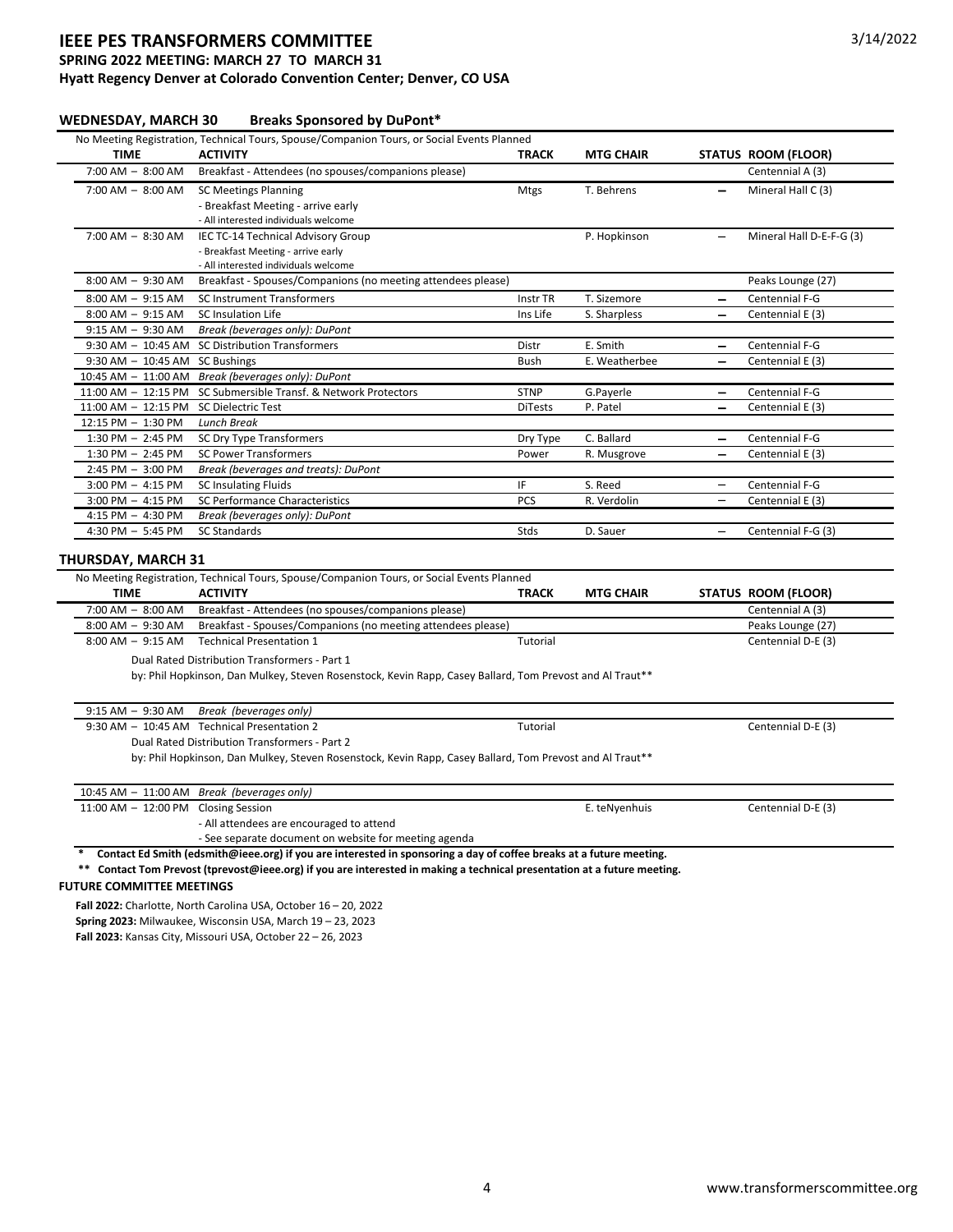# **IEEE PES TRANSFORMERS COMMITTEE** 3/14/2022 **SPRING 2022 MEETING: MARCH 27 TO MARCH 31 Hyatt Regency Denver at Colorado Convention Center; Denver, CO USA**

**FLOOR PLAN** Third Floor

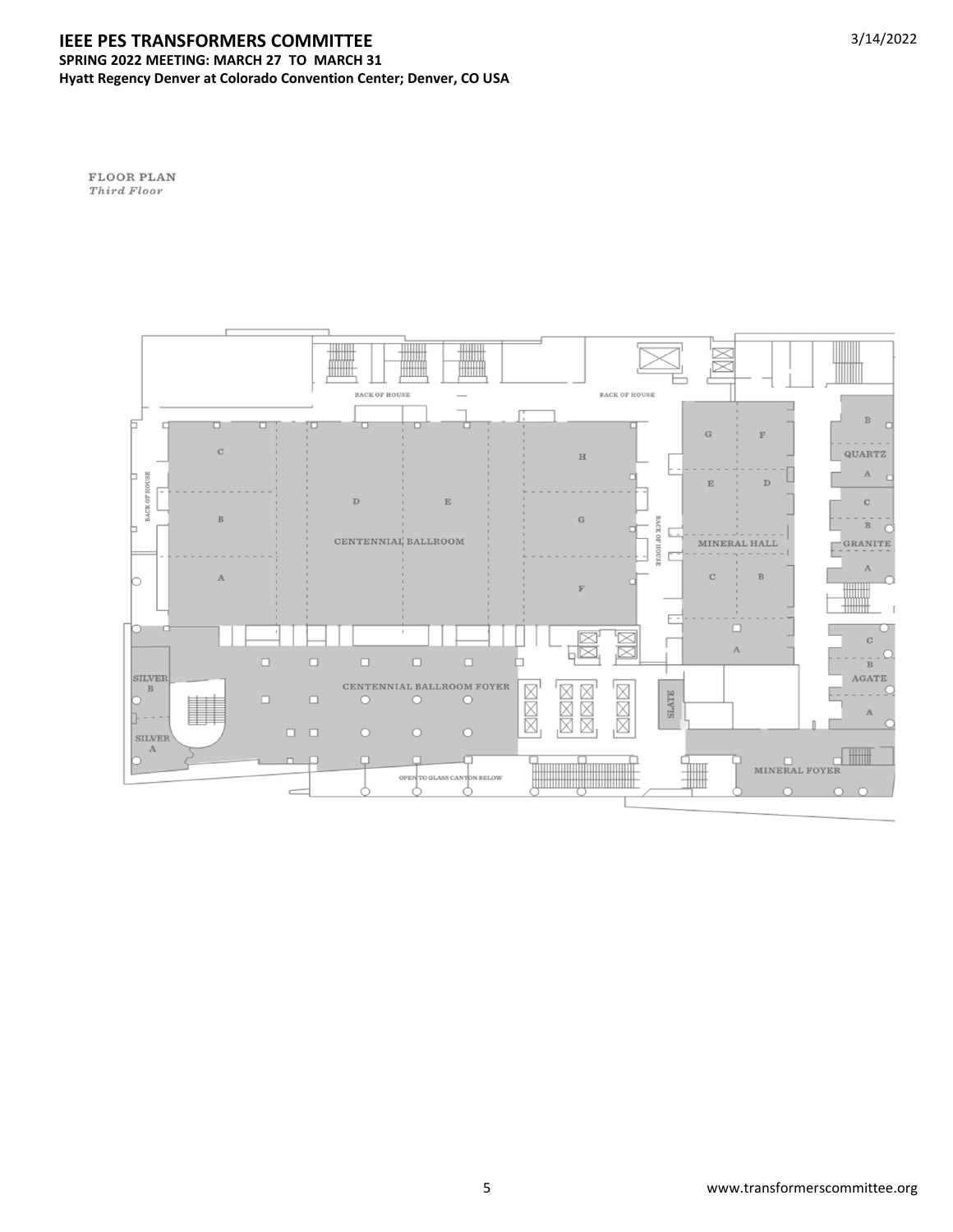# **Page intentionally left blank**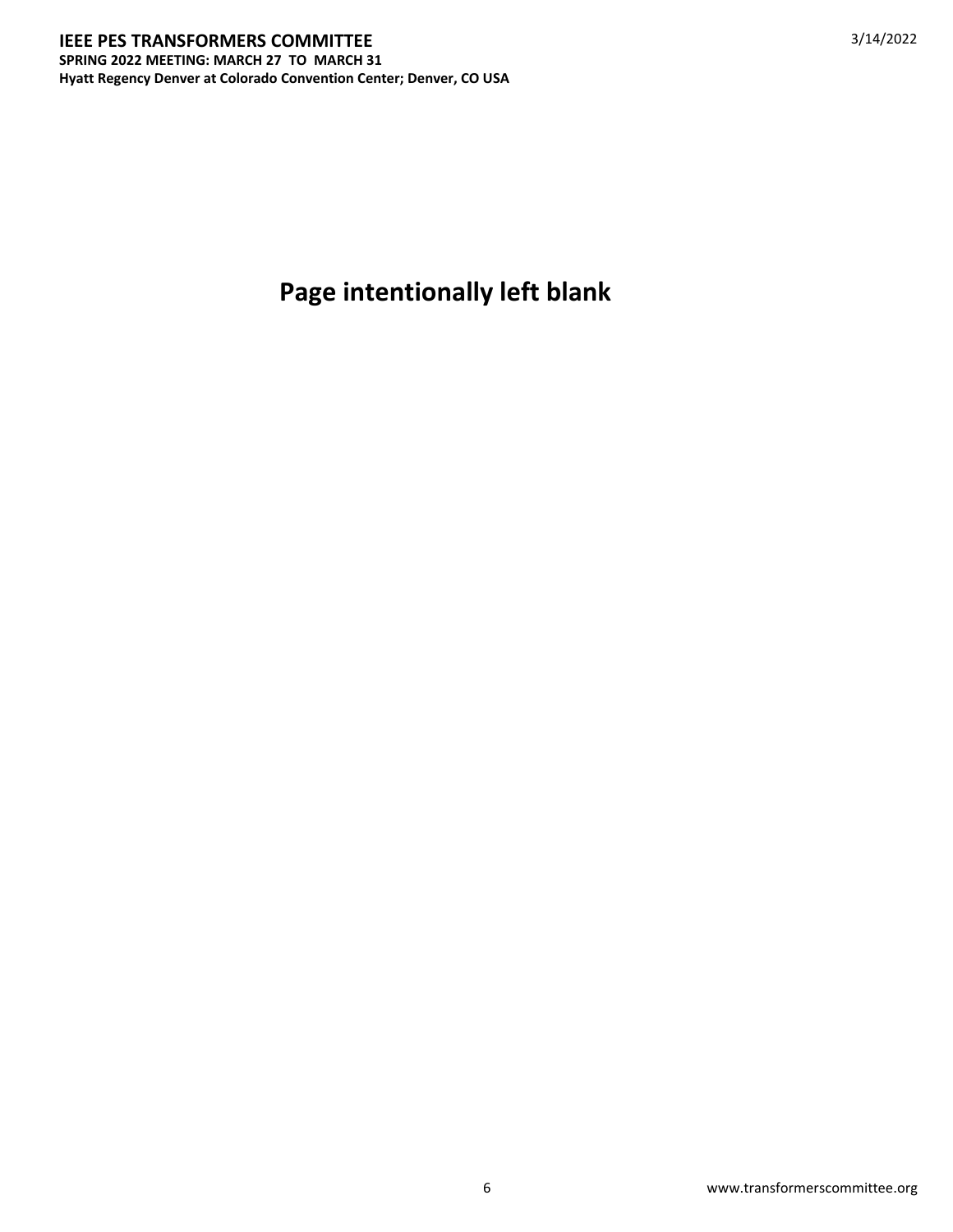## **SUBCOMMITTEE MEETING LIST**

# **SPRING 2022 MEETING: MARCH 27 TO MARCH 31 Hyatt Regency Denver at Colorado Convention Center; Denver, CO USA**

| Date      | <b>Time Start</b> | <b>Time End</b> | <b>Session Title</b>                                             | Track          | Chair                | Room/Location             |  |
|-----------|-------------------|-----------------|------------------------------------------------------------------|----------------|----------------------|---------------------------|--|
| 3/22/2022 | 1:00 PM           | 4:00 PM         | Administrative Subcommittee                                      | Admin          | E. teNyenhuis        | Virtual                   |  |
|           |                   |                 | - Closed meeting, by invitation only                             |                |                      |                           |  |
|           |                   |                 |                                                                  |                |                      |                           |  |
| 3/28/2022 | 3:15 PM           | 4:30 PM         | WG Bushing Applicat. Guide C57.19.100                            | Bush           | T. Spitzer           | Centennial F              |  |
| 3/29/2022 | 11:00 AM          | 12:15 PM        | WG Distrib. Transf. Bushings PC57.19.02                          | Bush           | S. Shull             | Centennial F              |  |
| 3/29/2022 | 4:45 PM           | 6:00 PM         | WG Bushings IEC/IEEE 65700.19.03 Dual Logo                       | Bush           | A. Del Rio           | Centennial D-E <b>NEW</b> |  |
| 3/30/2022 | 9:30 AM           | 10:45 AM        | <b>SC Bushings</b>                                               | <b>Bush</b>    | E. Weatherbee        | Centennial E (3)          |  |
|           |                   |                 |                                                                  |                |                      |                           |  |
| 3/28/2022 | 9:30 AM           | 10:45 AM        | TF Transf Efficiency & Loss Evaluation (DOE Activity)            | Distr          | P. Hopkinson         | Mineral Hall A            |  |
| 3/28/2022 | 11:00 AM          | 12:15 PM        | WG Overhead Distr. Transf. C57.12.20                             | Distr          | A. Traut             | Centennial H              |  |
| 3/28/2022 | 1:45 PM           | 3:00 PM         | WG 1-ph Padmount Dist Transf. C57.12.38                          | Distr          | A. Ghafourian        | Centennial H              |  |
| 3/28/2022 | 3:15 PM           | 4:30 PM         | WG 3-ph Padmount Dist Transf. C57.12.34                          | Distr          | S. Shull             | Mineral Hall B-C          |  |
| 3/29/2022 | 8:00 AM           | 9:15 AM         | WG Encl Int C57.12.28, C57.12.29, C57.12.31, C57.12.32           | Distr          | D. Mulkey            | Centennial D-E            |  |
| 3/29/2022 | 1:45 PM           | 3:00 PM         | WG Bar Coding for Distr Transf. C57.12.35                        | Distr          | R. Chrysler          | Centennial H              |  |
| 3/29/2022 | 4:45 PM           | 6:00 PM         | WG Guide for Monitoring Distr Transf PC57.167                    | Distr          | G. Hoffman           | Centennial G              |  |
| 3/30/2022 | 9:30 AM           | 10:45 AM        | <b>SC Distribution Transformers</b>                              | Distr          | E. Smith             | Centennial F-G            |  |
|           |                   |                 |                                                                  |                |                      |                           |  |
| 3/28/2022 | 11:00 AM          | 12:15 PM        | <b>TF Partial Discharge Tests for Class I Transformers</b>       | <b>DiTests</b> | D. Ayers             | Centennial D-E CANCELLED  |  |
| 3/28/2022 | 1:45 PM           | 3:00 PM         | WG Partial Discharge Test - C57.113                              | <b>DiTests</b> | A. Naderian          | Centennial G              |  |
| 3/28/2022 | 3:15 PM           | 4:30 PM         | WG Transformer Impulse Test Guide PC57.98                        | <b>DiTests</b> | T. Hochanh           | Centennial H              |  |
| 3/29/2022 | 8:00 AM           | 9:15 AM         | TF - Core Ground & Winding Insulation Resistance - Perf & Int.   | <b>DiTests</b> | D. Robalino          | Centennial H              |  |
|           |                   |                 |                                                                  |                |                      |                           |  |
| 3/29/2022 | 9:30 AM           | 10:45 AM        | WG Low Frequency Test Guide PC57.168                             | <b>DiTests</b> | D. Sauer             | Centennial F              |  |
| 3/29/2022 | 1:45 PM           | 3:00 PM         | TF Cont. Revision to Low Frequency Tests                         | <b>DiTests</b> | <b>B.</b> Griesacker | Mineral Hall A            |  |
| 3/29/2022 | 3:15 PM           | 4:30 PM         | TF C57.138- Recommended Practice for Routine Impulse Tests       | <b>DiTests</b> | H. Sahin             | Mineral Hall B-C          |  |
|           |                   |                 |                                                                  |                |                      |                           |  |
| 3/29/2022 | 4:45 PM           | 6:00 PM         | WG Guide for PD Measure HV Bushings & Inst Trf C57.160           | <b>DiTests</b> | T. Hochanh           | Mineral Hall A            |  |
| 3/30/2022 | 11:00 AM          | 12:15 PM        | <b>SC Dielectric Test</b>                                        | <b>DiTests</b> | P. Patel             | Centennial E (3)          |  |
|           |                   |                 |                                                                  |                |                      |                           |  |
| 3/28/2022 | 9:30 AM           | 10:45 AM        | WG Dry Type Reactors PC57.16                                     | Dry Type       | A. Del Rio           | Centennial H              |  |
| 3/28/2022 | 11:00 AM          | 12:15 PM        | WG Sealed Dry-Type Transf. PC57.12.52                            | Dry Type       | J. Tedesco           | Mineral Hall B-C          |  |
| 3/28/2022 | 1:45 PM           | 3:00 PM         | WG Dry Type Gen. Requirements C57.12.01                          | Dry Type       | C. Ballard           | Mineral Hall B-C          |  |
| 3/28/2022 | 3:15 PM           | 4:30 PM         | TF C57.134 Guide for Hottest-spot in Dry-type                    | Dry Type       | C. Lovins            | Mineral Hall A            |  |
| 3/28/2022 | 4:45 PM           | 6:00 PM         | TF IEEE 259 Test for Eval of Insulation for Dry-Type Transfs     | Dry Type       | D. Stankes           | Mineral Hall B-C          |  |
| 3/29/2022 | 8:00 AM           | 9:15 AM         | WG Practice for Install & Operation of Dry Type PC57.94          | Dry Type       | J. Medina            | Centennial F              |  |
| 3/29/2022 | 11:00 AM          | 12:15 PM        | WG Guide for Loading Dry Type Transformers C57.96                | Dry Type       | A. Narawane          | Centennial H              |  |
| 3/29/2022 | 3:15 PM           | 4:30 PM         | WG Dry Type PD Detection PC57.124                                | Dry Type       | T. Prevost           | Mineral Hall A            |  |
| 3/29/2022 | 4:45 PM           | 6:00 PM         | WG Dry Type Test Code C57.12.91                                  | Dry Type       | D. Walker            | Centennial H              |  |
| 3/30/2022 | 1:30 PM           | 2:45 PM         | SC Dry Type Transformers                                         | Dry Type       | C. Ballard           | Centennial F-G            |  |
|           |                   |                 |                                                                  |                |                      |                           |  |
| 3/28/2022 | 4:45 PM           | 6:00 PM         | SC HVDC Converter Transfs & Smoothing Reactors                   | <b>HVDC</b>    | U. Radbrandt         | Centennial H              |  |
|           |                   |                 |                                                                  |                |                      |                           |  |
| 3/28/2022 | 11:00 AM          | 12:15 PM        | WG Guide for DGA in Silicone PC57.146                            | IF             | J. Karas             | Mineral Hall A            |  |
| 3/28/2022 | 4:45 PM           | 6:00 PM         | <b>TF Next Revision to C57.104 Guide for DGA in Mineral Oil-</b> | IF             | C. Beauchemin        | Centennial D-E CANCELLED  |  |
| 3/29/2022 | 9:30 AM           | 10:45 AM        | TF Guide for the Reclamation of Mineral Oil - C57.637            | IF             | S. Denzer            | Centennial H              |  |
| 3/29/2022 | 11:00 AM          | 12:15 PM        | WG Guide for DGA Applied to Factory Temp Rise Test C57.130       | IF             | <b>B.</b> Forsyth    | Centennial G              |  |
|           |                   |                 |                                                                  |                |                      |                           |  |
| 3/29/2022 | 1:45 PM           | 3:00 PM         | WG Consolidation Insulating Fluid Guides PC57.166                | IF             | T. Prevost           | Centennial F              |  |
| 3/29/2022 | 3:15 PM           | 4:30 PM         | WG Guide DGA in Ester-Immersed Transformers PC57.155             | IF             | A. Sbravati          | Centennial H              |  |
| 3/29/2022 | 4:45 PM           | 6:00 PM         | TF Revision of Guide for DGA in LTCs C57.139                     | IF             | R. Frotscher         | Mineral Hall B-C          |  |
| 3/30/2022 | 3:00 PM           | 4:15 PM         | <b>SC Insulating Fluids</b>                                      | IF             | S. Reed              | Centennial F-G            |  |
|           |                   |                 |                                                                  |                |                      |                           |  |
| 3/28/2022 | 9:30 AM           | 10:45 AM        | WG Moisture in Insulation PC57.162                               | Ins Life       | T. Prevost           | Centennial D-E            |  |
| 3/28/2022 | 1:45 PM           | 3:00 PM         | TF Application of High-Temp Insulation Matrs 1276 Annex B        | Ins Life       | K. Biggie            | Mineral Hall A            |  |
| 3/29/2022 | 8:00 AM           | 9:15 AM         | TF Rises other than windings C57.12.00, Clause 5.11.1.4          | Ins Life       | T. Johnson           | Mineral Hall A            |  |
| 3/29/2022 | 9:30 AM           | 10:45 AM        | WG Temp Measurement PC57.165                                     | Ins Life       | M. Tostrud           | Mineral Hall B-C          |  |
| 3/29/2022 | 11:00 AM          | 12:15 PM        | WG Thermal Evaluation C57.100                                    | Ins Life       | R. Wicks             | Centennial D-E            |  |
| 3/29/2022 | 1:45 PM           | 3:00 PM         | TF Continuous Rev Clause 11 Temp Rise Tests C57.12.90            | Ins Life       | D. Sankarakurup      | Centennial G              |  |
| 3/29/2022 | 4:45 PM           | 6:00 PM         | WG Loading Guide PC57.91                                         | Ins Life       | D. Wallach           | Centennial F              |  |
| 3/30/2022 | 8:00 AM           | 9:15 AM         | SC Insulation Life                                               | Ins Life       | S. Sharpless         | Centennial E (3)          |  |
|           |                   |                 |                                                                  |                |                      |                           |  |
| 3/29/2022 | 8:00 AM           | 9:15 AM         | WG Station Service Volt. Transf. C57.13.8                        | Instr TR       | D. Wallace           | Mineral Hall B-C          |  |
| 3/29/2022 | 9:30 AM           | 10:45 AM        | TF Instrument Transf. Accuracy                                   | Instr TR       | I. Ziger             | Mineral Hall A            |  |
| 3/29/2022 | 11:00 AM          | 12:15 PM        | WG Requirements for Instrument Transformers PC57.13              | Instr TR       | D. Wallace           | Mineral Hall A            |  |
| 3/30/2022 | 8:00 AM           | 9:15 AM         | <b>SC Instrument Transformers</b>                                | Instr TR       | T. Sizemore          | Centennial F-G            |  |
|           |                   |                 |                                                                  |                |                      |                           |  |
| 3/30/2022 | 7:00 AM           | 8:00 AM         | <b>SC Meetings Planning</b>                                      | Mtgs           | T. Behrens           | Mineral Hall C (3)        |  |
|           |                   |                 |                                                                  |                |                      |                           |  |